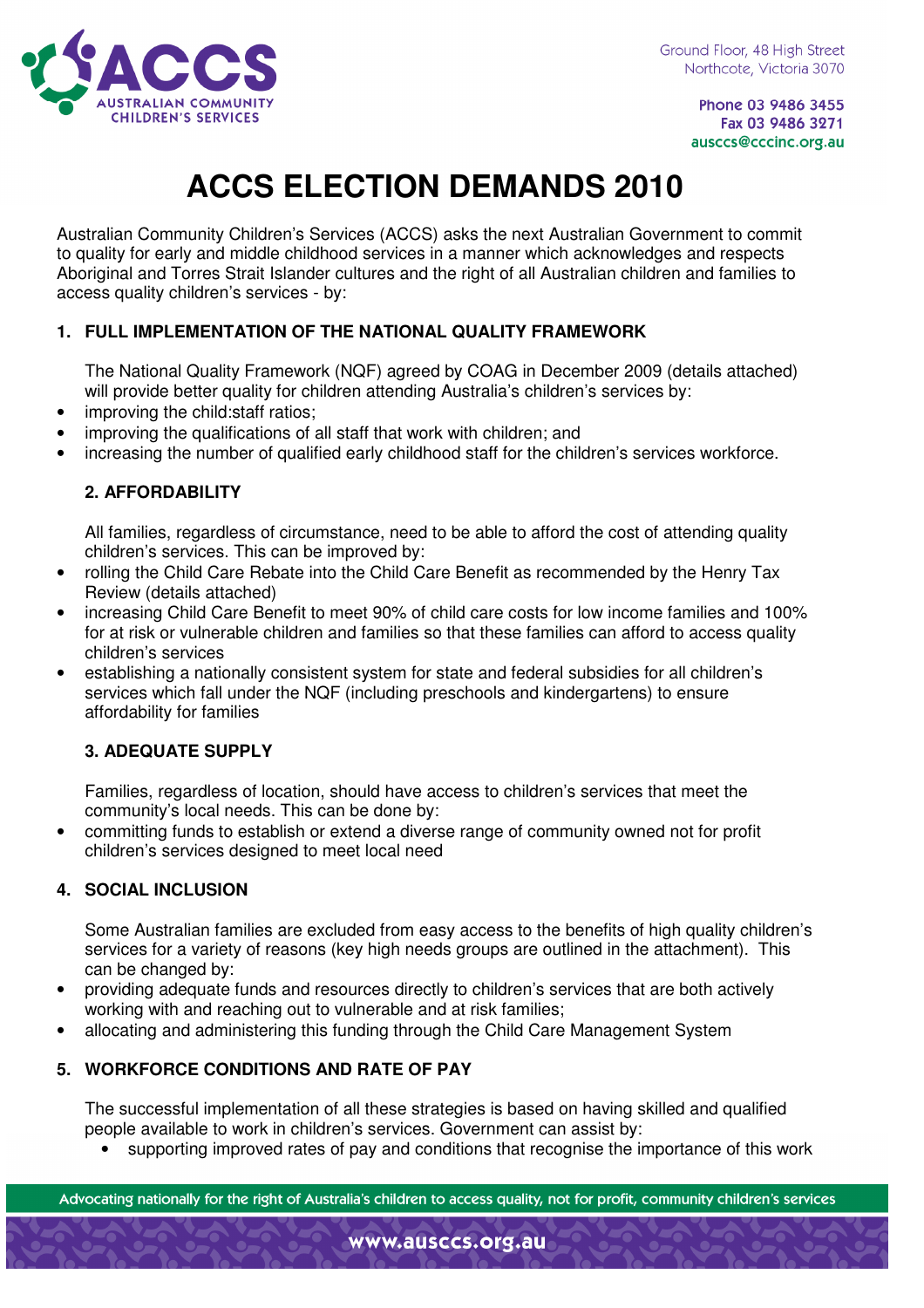#### **1. The National Quality Framework as agreed by COAG in December 2009**

In December 2009 COAG endorsed a wide-ranging package of reforms for early childhood. Below are the details regarding Educator to Child ratios and Educator qualification requirements as outlined in the National Quality Standard for Early Childhood Education and Care and School Age Care available on the DEEWR website.

| Age group               | <b>Educator-to-child ratio</b>                    | <b>Timeframe for compliance</b> |
|-------------------------|---------------------------------------------------|---------------------------------|
| Birth to 24 months      | 1:4                                               | 1 January 2012                  |
| 25 to 35 months         | 1:5                                               | 1 January 2016                  |
| 36 months to school age | 1:11                                              | 1 January 2016                  |
| Mixed age groups        | Proportional formula based<br>on the above ratios | 1 January 2012                  |

| <b>Number of children</b> | <b>Qualified educator requirements</b>                                                            | <b>Timeframe for</b> |
|---------------------------|---------------------------------------------------------------------------------------------------|----------------------|
| in                        |                                                                                                   | compliance           |
| attendance (at any        |                                                                                                   |                      |
| one                       |                                                                                                   |                      |
| time)                     |                                                                                                   |                      |
| Less than 25              | .50% of educators have (or are actively working<br>towards) a Diploma level ECEC qualification or | 1 January<br>2014    |
|                           | above (the teacher may be included) *                                                             |                      |
|                           | •Other educators have (or are actively working                                                    |                      |
|                           | towards) a                                                                                        |                      |
|                           | Certificate III level ECEC qualification (or<br>equivalent)                                       |                      |
|                           | •An early childhood teacher is in attendance for                                                  |                      |
|                           | some of the time that the service is being                                                        |                      |
|                           | provided to children.                                                                             |                      |
| 25 to 59 children         | .50% of educators have (or are actively working                                                   | 1 January            |
|                           | towards) a Diploma                                                                                | 2014                 |
|                           | level ECEC qualification or above (the teacher                                                    |                      |
|                           | may be included) *                                                                                |                      |
|                           | •Other educators have (or are actively working                                                    |                      |
|                           | towards) a Certificate                                                                            |                      |
|                           | III level ECEC qualification (or equivalent)                                                      |                      |
|                           | • An early childhood teacher is in attendance at<br>the service whenever                          |                      |
|                           | the service is being provided to 25 children or                                                   |                      |
|                           | more.                                                                                             |                      |
| 60 to 80 children         | • 50% of educators have (or are actively                                                          | 1 January            |
|                           | working towards) a Diploma                                                                        | 2014                 |
|                           | level ECEC qualification or above (the teacher                                                    |                      |
|                           | may be included) *                                                                                |                      |
|                           | • Other educators have (or are actively working                                                   |                      |
|                           | towards) a                                                                                        |                      |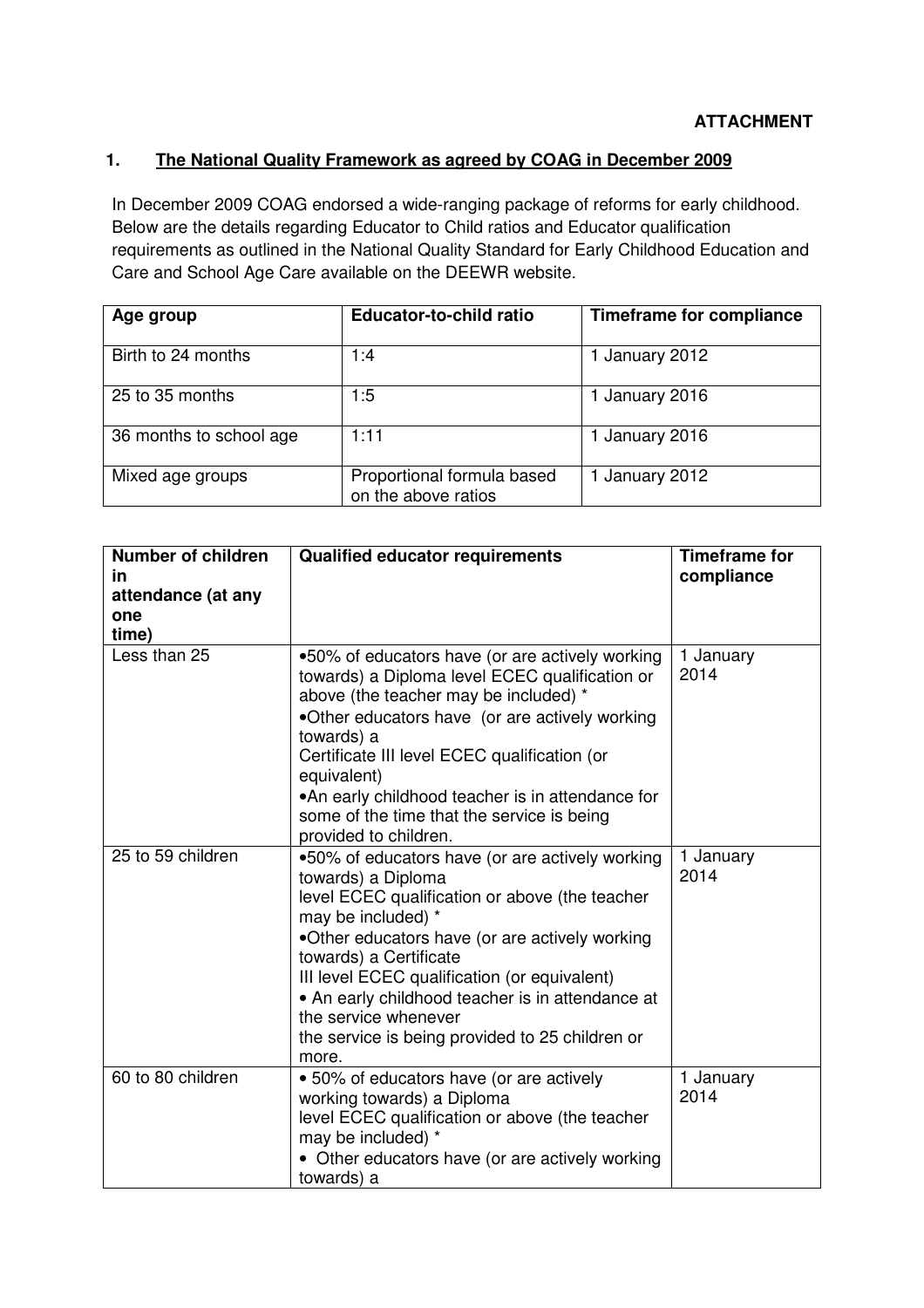|                  | Certificate III level ECEC qualification (or<br>equivalent)<br>• An early childhood teacher is in attendance at<br>the service                                                                                                                                             | 1 January<br>2014 |
|------------------|----------------------------------------------------------------------------------------------------------------------------------------------------------------------------------------------------------------------------------------------------------------------------|-------------------|
|                  | whenever the service is being provided to 25<br>children or more.<br>• A second early childhood teacher or another<br>suitably qualified<br>leader is in attendance at the service for at least                                                                            | 1 January<br>2014 |
|                  | half the time<br>the service is being provided to 60 children or<br>more.                                                                                                                                                                                                  | 1 January<br>2020 |
| over 80 children | • 50% of educators have (or are actively<br>working towards) a<br>Diploma level ECEC qualification or above (the<br>teacher may be<br>included)*                                                                                                                           | 1 January<br>2014 |
|                  | • Other educators have (or are actively working<br>towards) a<br>Certificate III level ECEC qualification (or<br>equivalent)                                                                                                                                               | 1 January<br>2014 |
|                  | • An early childhood teacher is in attendance at<br>the service<br>whenever the service is being provided to 26<br>children or more.<br>• A second early childhood teacher or another                                                                                      | 1 January<br>2014 |
|                  | suitably qualified leader is in attendance at the<br>service for at least half the time<br>the service is being provided to 60 to 80<br>children, and once<br>there are more than 80 children, the teacher<br>needs to be there whenever the service is being<br>provided. | 1 January<br>2020 |

### **2. Henry Tax Review 2010**

**Recommendation 99:** Child Care Benefit and Child Care rebate should be combined into a single payment to parents (or to child care centres) in respect of each child based on a percentage of child care costs. The payment should have the following features:

- a) A high rate of subsidy for low income families that covers most of the costs of child care (up to 90%). This would involve a small co payment for low income families;
- b) A base rate of assistance for all families that use child care to facilitate parental engagement in the workforce. The base rate of assistance should be set as a proportion of child care costs, with reference to the marginal tax rate faced by the majority of taxpayers. (Based on the indicative personal income tax rates scale in Part Two Section A1, this would indicate a rate of assistance of 35%)
- c) Access to the base rate of assistance subject to a requirement that parents participate in work, education or training. Where parents are not participating, the maximum rate of assistance should only be available for a limited number of hours. The number of hours subsidised without a participation requirement should be the same as the number of hours of universal access to pre-school (15 hours by 2013); and